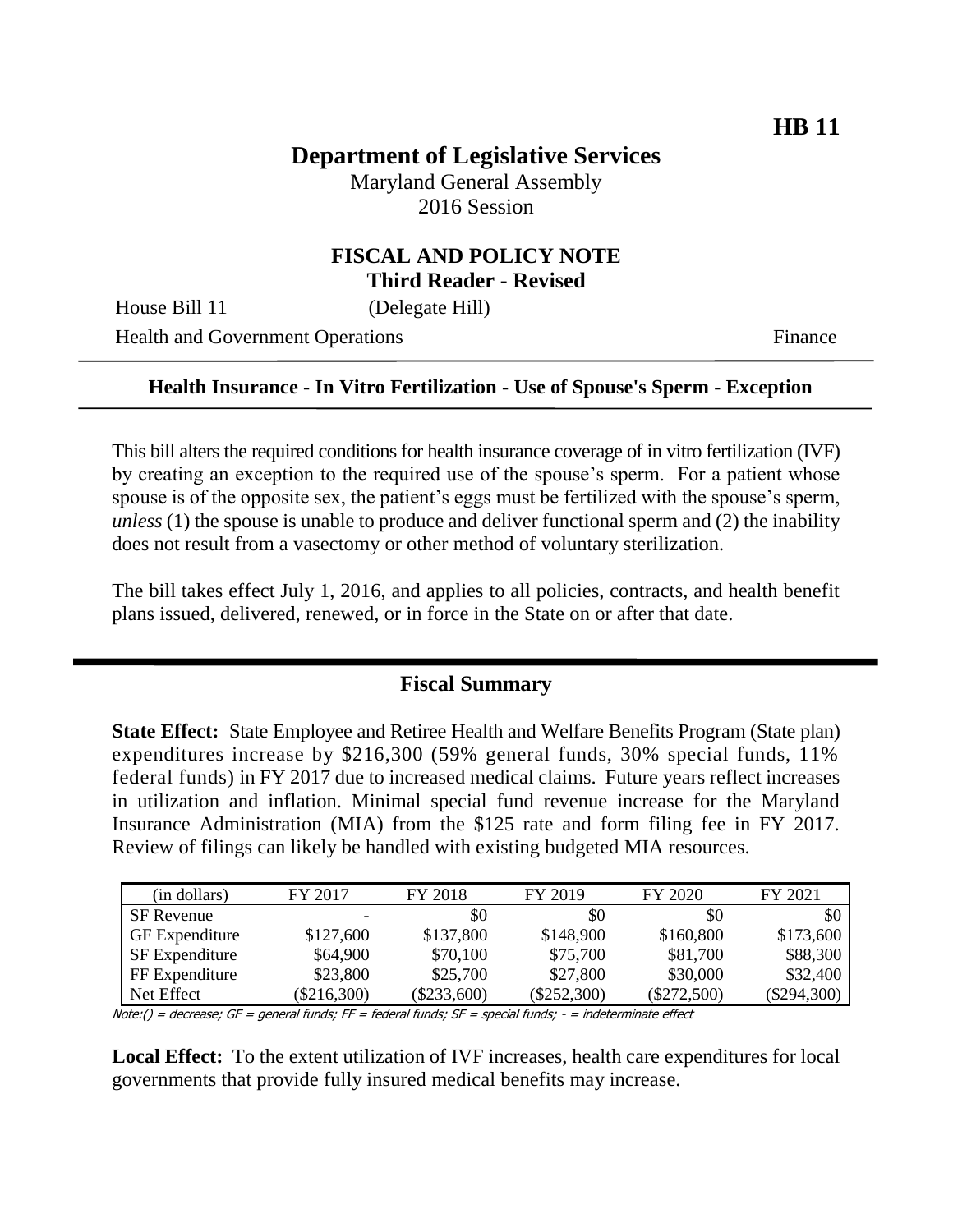**Small Business Effect:** None.

### **Analysis**

**Current Law:** Health insurance carriers that provide pregnancy-related benefits are required to cover outpatient expenses arising from IVF performed on a policyholder or subscriber or the dependent spouse of the policyholder or subscriber.

To qualify for IVF benefits, the patient and the patient's spouse must have a history of involuntary infertility of at least two years' duration or infertility associated with endometriosis, diethylstilbestrol exposure, blockage or removal of one or both fallopian tubes, or abnormal male factors. The patient must have been unable to attain a successful pregnancy through a less costly infertility treatment available under the policy or contract, and IVF must be performed at specified medical facilities. In addition, for a patient whose spouse is of the opposite sex, the patient's eggs must be fertilized with the spouse's sperm.

IVF benefits may be limited to three IVF attempts per live birth, not to exceed a maximum lifetime benefit of \$100,000. Carriers are not responsible for any costs incurred by a policyholder or subscriber to obtain donor sperm.

Section 1557 of the federal Patient Protection and Affordable Care Act (ACA) prohibits discrimination on the grounds of race, color, national origin, sex, age, or disability. This provision has been interpreted as prohibiting discrimination on the basis of sexual orientation in plans covered by the ACA, such as qualified health plans offered on the Maryland Health Benefit Exchange.

**Background:** Chapters 482 and 483 of 2015 altered the required conditions for coverage of IVF to extend the mandated benefit to same-sex couples. Specifically, the Acts allowed couples of the same sex to demonstrate involuntary infertility by a history of six attempts at artificial insemination over the course of two years failing to result in pregnancy and clarified that the requirement that a patient's spouse's sperm be used applies only to a patient whose spouse is of the opposite sex.

The Attorney General's bill review letter noted that the change to the IVF mandate, though necessary to alleviate discrimination against women in same-sex couples, inadvertently creates an inequality between same-sex couples (who can now qualify for the benefit if they meet the other statutory requirements) and opposite-sex couples in which the husband is unable to produce sperm (who cannot qualify for the benefit). The Attorney General concluded that it is unclear whether this differential treatment would violate ACA and advised that it may be desirable for the General Assembly to address the disparity in legislation.

HB 11/ Page 2